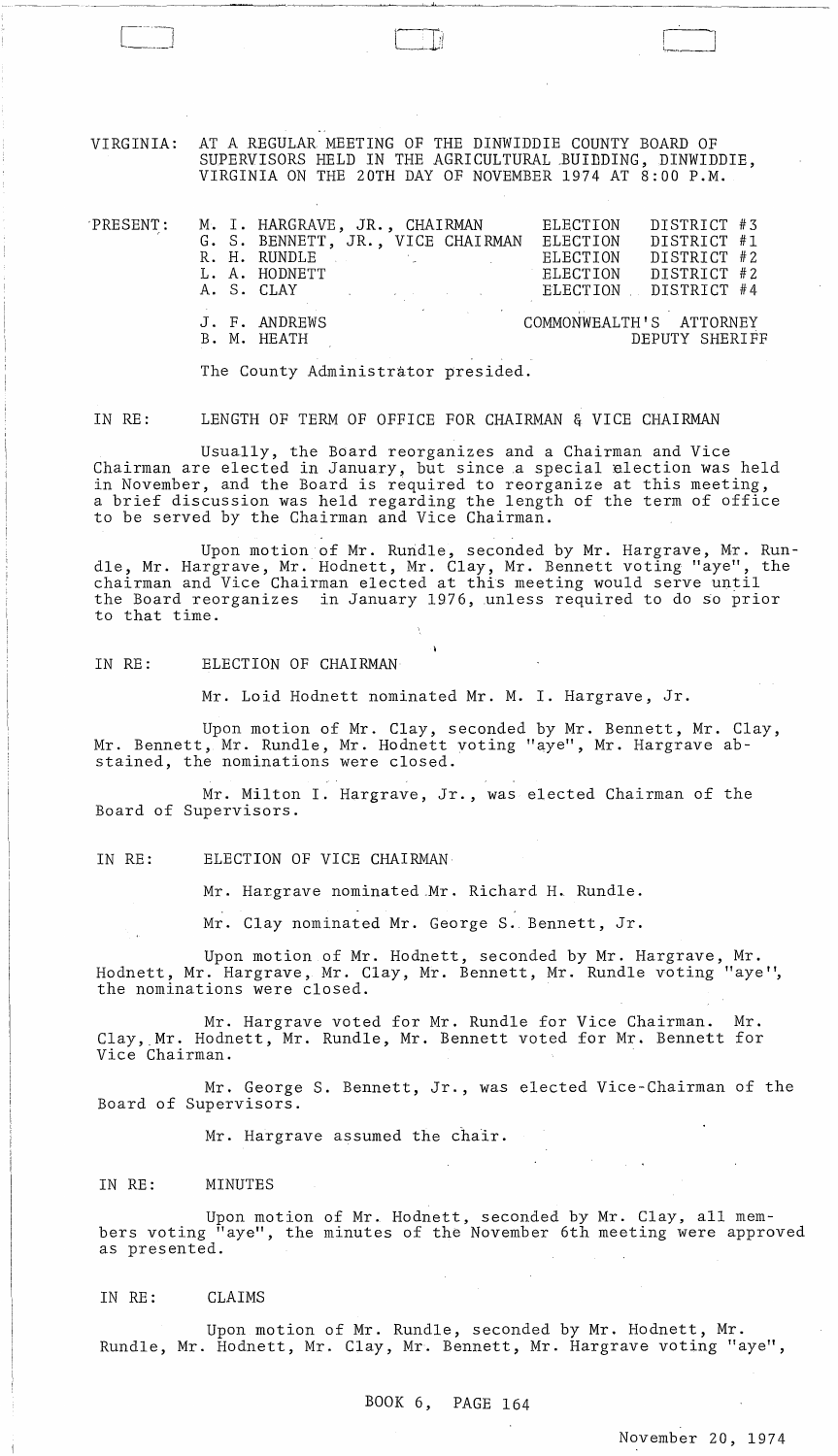be it ordered by the Board that the accounts against the following funds for the month of October 1974, be issued payable out of the respective accounts. General Fund - Checks numbering 74-1572 through 74-1657 amounting to \$22,710.25; LEAA Account- Checks numbering LEAA-74-4 through LEAA 74-6, amounting to \$2,182.12.

IN RE: PAINTING OF JAIL

Upon motion of Mr. Bennett, seconded by Mr. Rundle, Mr. Bennett, Mr. Rundle, Mr. Clay, Mr. Hodnett, Mr. Hargrave voting "aye", the following resolution was adopted:

WHEREAS, Sheriff C. L. Mitchell presented to the Board a letter requesting that the interior of the jail be painted, and

WHEREAS, Deputy Sheriff B. M. Heath, representing Sheriff C. L. Mitchell before the Board, stated that a number of the walls, particularly in the cell area, were completely void of paint, and

WHEREAS, the State Department of Corrections has requested that the jail. be.painted.

NOW THEREFORE BE IT RESOLVED, BY THE BOARD OF SUPERVISORS OF DINWIDDIE COUNTY, that the County Administrator is instructed to obtain bids for the painting of the interior and exterior of the jail and,

BE IT FURTHER RESOLVED, that the Board of Supervisors will visit the jail prior to the December 4th Board of Supervisors meeting.

IN RE: PURCHASE OF LANDFILL EQUIPMENT

Mr. Hodnett moved that the following resolution be adopted: There was no second:  $\,$  Mhe vote was as follows:  $\,$  Mr. Hodnett, Mr.  $\,$  Run-  $\,$ dle, Mr. Hargrave, Mr. Clay, Mr. Bennett "aye".

WHEREAS, Mr. John M. Loftis, Director Sanitation of Dinwiddie County, requested permisson to purchase for his landfill operation a compressor, spray gun, and welder and

WHEREAS, he presented to the Board the following bids on a compressor and paint gun:

| 1. W. W. Granger     | \$331.83 |
|----------------------|----------|
| 2. Sears             | \$452.99 |
| 3. Powers Auto Parts | \$514.14 |

WHEREAS, John M. Loftis recommended that the compressor, \$232.42, be purchased from Granger and the paint gun, \$154.45, from Powers Auto Parts, a total of \$386.87, and

WHEREAS, Mr. Loftis presented to the Board the following bids on a welder:

> 1. Arcet Equipment Company \$1,406.62

> 2. Dominion Oxygen 975.35

WHEREAS, Mr'. Loftis recommended that the welder be purchased from Dominion Oxygen.

NOW THEREFORE BE IT RESOLVED, by the Board of Supervisors, that Mr. John M. Loftis, Director of Sanitation, is authorized to purchase the air compressor from Granger at a cost of \$232.43, the paint gun from Powers Auto Parts at a cost of \$154.45, and the welder from Dominion Oxygen at a cost of \$975.35.

IN RE: STREET LIGHTS - SUTHERLAND MANOR & MAITLAND VILLAGE EXTENDED

Upon motion of Mr. Rundle, seconded by Mr. Bennett, Mr. Rundle, Mr. Bennett, Mr. Clay, Mr. Hodnett, Mr. Hargrave voting "aye", the following resolution was adopted:

الحارب المتعلق

 $\begin{pmatrix} 1 & 1 \\ 1 & 1 \\ 1 & 1 \end{pmatrix}$ 

 $\omega_{\rm{max}}$  $\sim$  70  $\mu$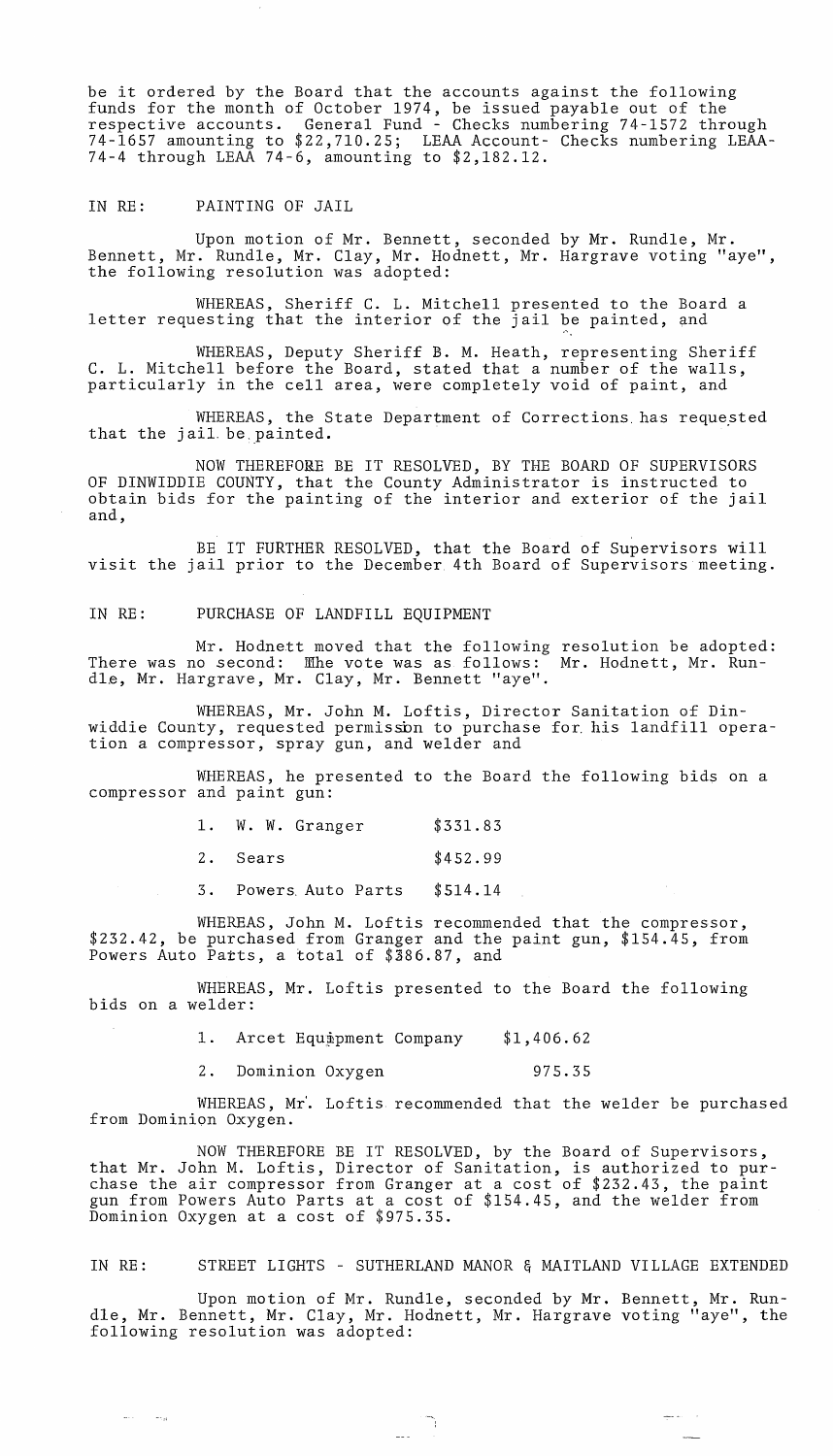WHEREAS, the citizens of Maitland Village Extended have requested 3 street.lights, and

WHEREAS, the County Administrator and Mr. Rundle have visited this subdivision and determined that these lights are needed, and,

WHEREAS, the citizens of Sutherland Manor have requested <sup>2</sup>street lights, and

WHEREAS, the County Administrator and Mr. Bennett have visited this subdivision and determined that these lights are needed.

 $\leftarrow$ 

NOW THEREFORE.BE IT RESOLVED, by the Board of Supervisors of Dinwiddie County, that'the County Administrator is instructed to install 3 street lights in Maitland Village Extended Subdivision and 2 street lights in Sutherland Manor Subdivision.

## IN RE: MINI BUSES FOR DISADVANTAGE STUDENTS

(~J ':~)'

Mr. T. W. Newsom, Superintendent of Schools requested the Board of Supervisors to appropriate the necessary funds to purchase mini buses for the transportation of disadvantage students from various locations in Dinwiddie County to the Regional School for disadvantage children in Petersburg. After a brief discussion, Mr. Newsom was instructed to find out if there was state aid available for the purchase and/or the operation of these buses and to secure bids on the various types of vehicles that could be used for mini buses.

## IN RE: WATER & SEWER ORDINANCE

Mr. Robert Ritchie, Director Water Authority, appeared before the Board to discuss the water and sewer ordinance that was mailed to the Board of Supervisors last week. Mr. Ritchie asked were they prepared to advertise for a public hearing on this ordinance, or would they like to sit down with the Water Authority and go over it in detail. The Board, after a brief discussion, instructed the County Administrator and Mr. Ritchie, to set up a date so the Board. and the Water, Authority could meet and adiscuss this ordinance.

## IN RE: EXECUTIVE SESSION

Upon motion of Mr. Hodnett, seconded by Mr. Clay, Mr. Hod;= nett, Mr. Clay, Mr.' Bennett, Mr. Rundle, Mr. Hargrave voting "aye", the Board moved into executive session at 9:00 P.M.

IN RE: ADJOURNMENT

Upon ,motion of Mr. Bennett, seconded by Mr. Rundle, Mr. Bennett, Mr. Rundle, Mr. Clay, Mr. Hodnett, Mr. Hargrave voting "aye", the meeting adjourned at  $10:45$  P.M.

MUCHAVE, OR., CHAIRMAN ATTEST

BOOK 6, PAGE 165